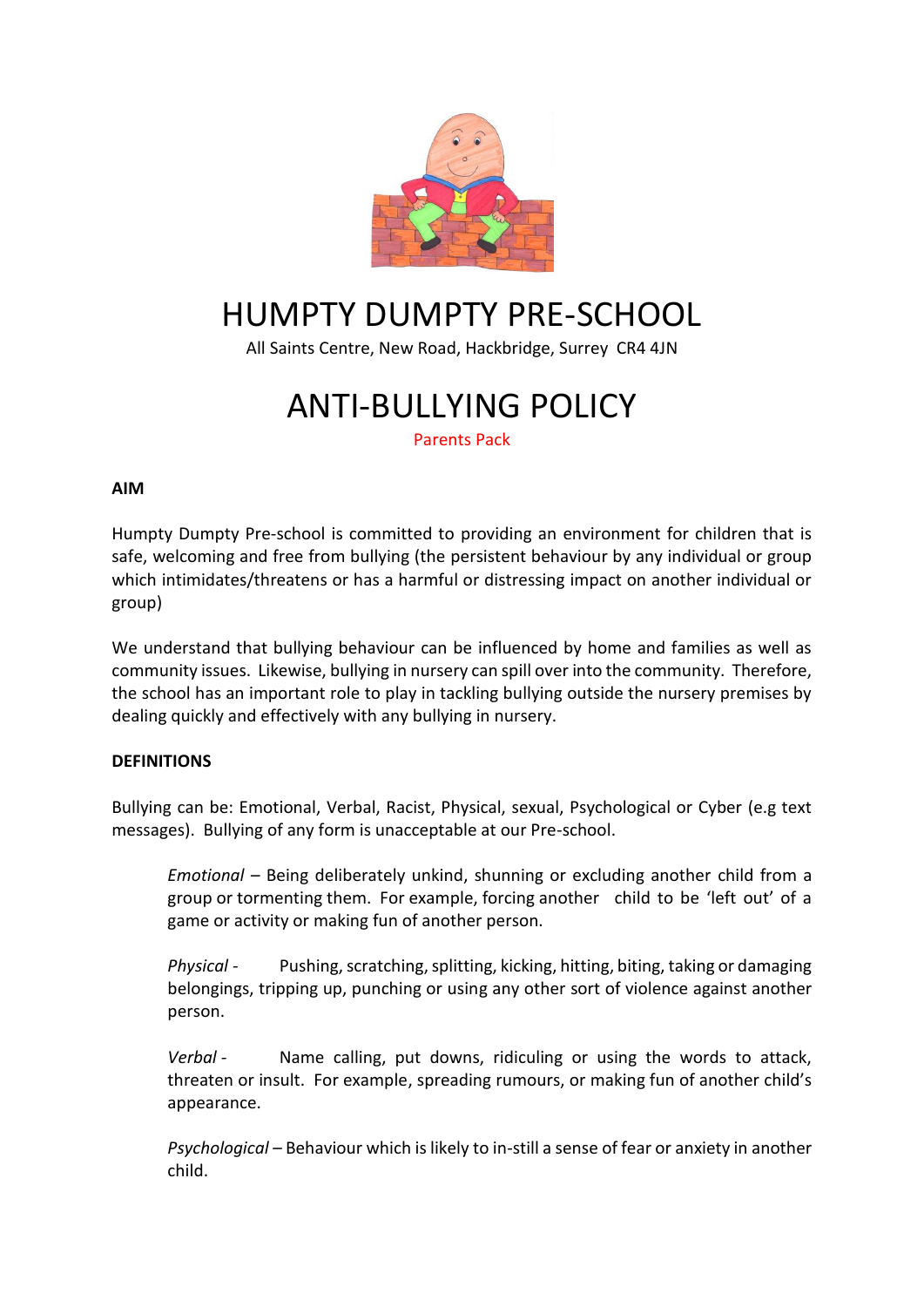Anti-Bullying Policy cont…

## **How does bullying differ from teasing/falling out between friends or other types of aggressive behaviour?**

- There is a deliberate intention to hurt or humiliate
- There is a power imbalance that makes it hard for the victim to defend themselves
- It is usually persistent

Bullying can take many forms and is often motivated by prejudice against particular groups, for example on grounds of race, religion, gender, sexual orientation or because a child has been adopted or has caring responsibilities. It may be motivated by actual differences between children, or perceived differences.

Occasionally an incident may be deemed to be bullying even if the behaviour has not been repeated or persistent – if it fulfils all other descriptions of bullying. This possibility should be considered, particularly in cases of sexual, sexist, racist or homophobic bullying and when children with disabilities are involved. If the victim might be in danger then intervention is urgently required.

#### **What does bullying look like?**

Bullying can include:

- Name calling
- Taunting
- Mocking
- Making offensive comments
- Physical assault
- Taking or damaging belongings
- Cyber bullying inappropriate text messaging and emailing; sending offensive or degrading images by phone or via the internet (see nursery's E-Safety Policy)
- Producing offensive graffiti
- Gossiping and spreading hurtful and untruthful rumours
- Excluding people from groups
- Looks and gestures to intimidate.

Although bullying can occur between individuals it can often take place in the presence (virtually or physically) of others who become the "bystanders" or "accessories"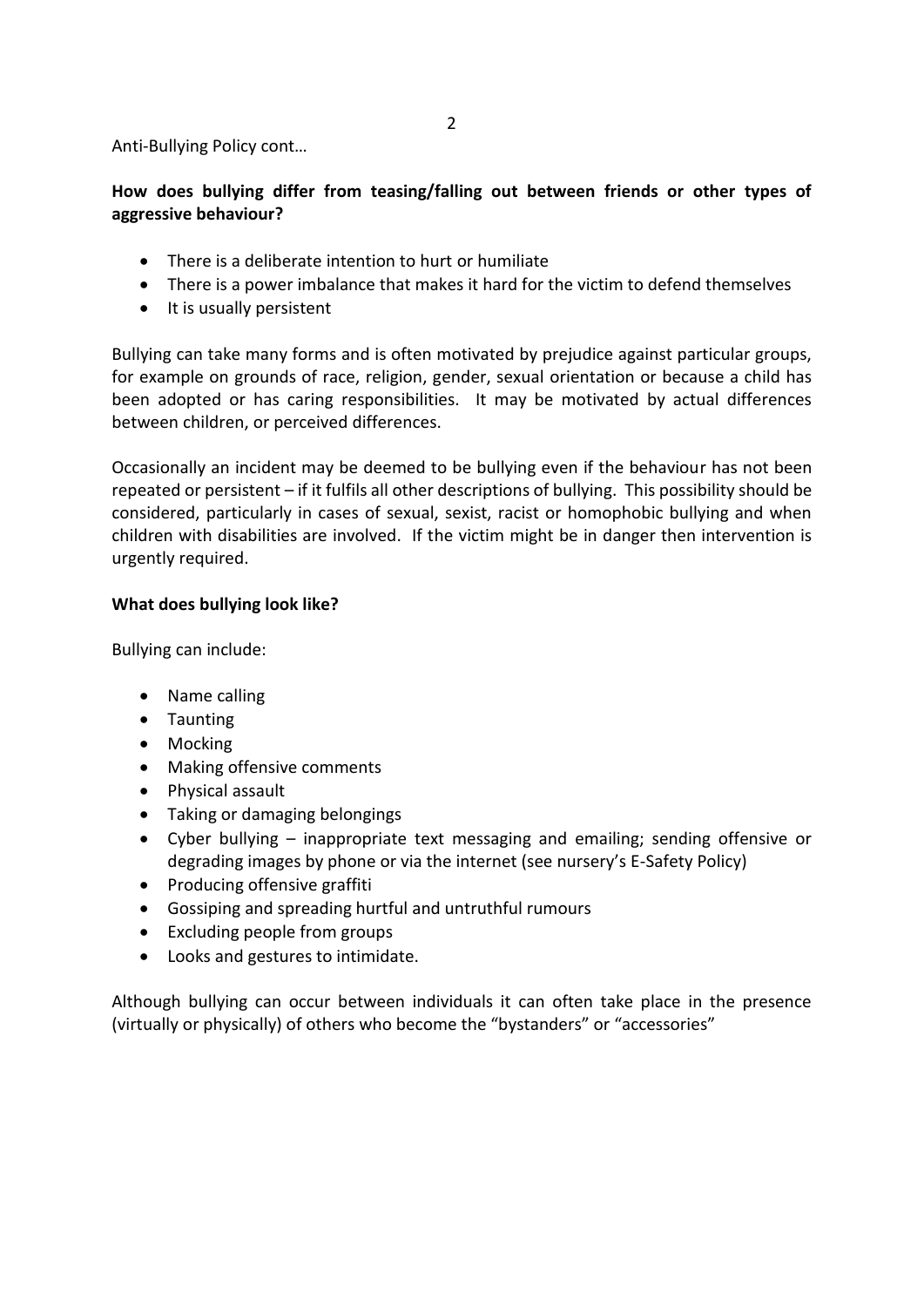3

Anti-Bullying Policy cont……

#### **Why are children and young people bullied?**

Specific types of bullying include:

- Bullying related to race, religion or culture
- Bullying related to special educational needs or disabilities
- Bullying related to appearance or health
- Bullying relating to sexual orientation
- Bullying of young carers or looked after children or otherwise related to home circumstances
- Sexist or sexual bullying

There is no hierarchy of bullying – all forms should be taken equally seriously and dealt with appropriately.

Bullying can take place between:

- Young people
- Young people and staff
- Between staff
- Individuals or groups

#### **Anti Radicalisation**

At Humpty Dumpty Pre-school, all staff are expected to uphold and promote the fundamental principles of British Values. As a school we recognise that safeguarding against radicalisation is no different from safeguarding against any other vulnerability.

Our curriculum promotes respect, tolerance and diversity. Children are encouraged to share their views and recognise that they are entitled to have their own different beliefs which should not be used to influence others.

It is recognised that children with low aspirations are more vulnerable to radicalisation and therefore we strive to equip our pupils with confidence, self-belief, respect and tolerance as well as setting high standards and expectations for themselves.